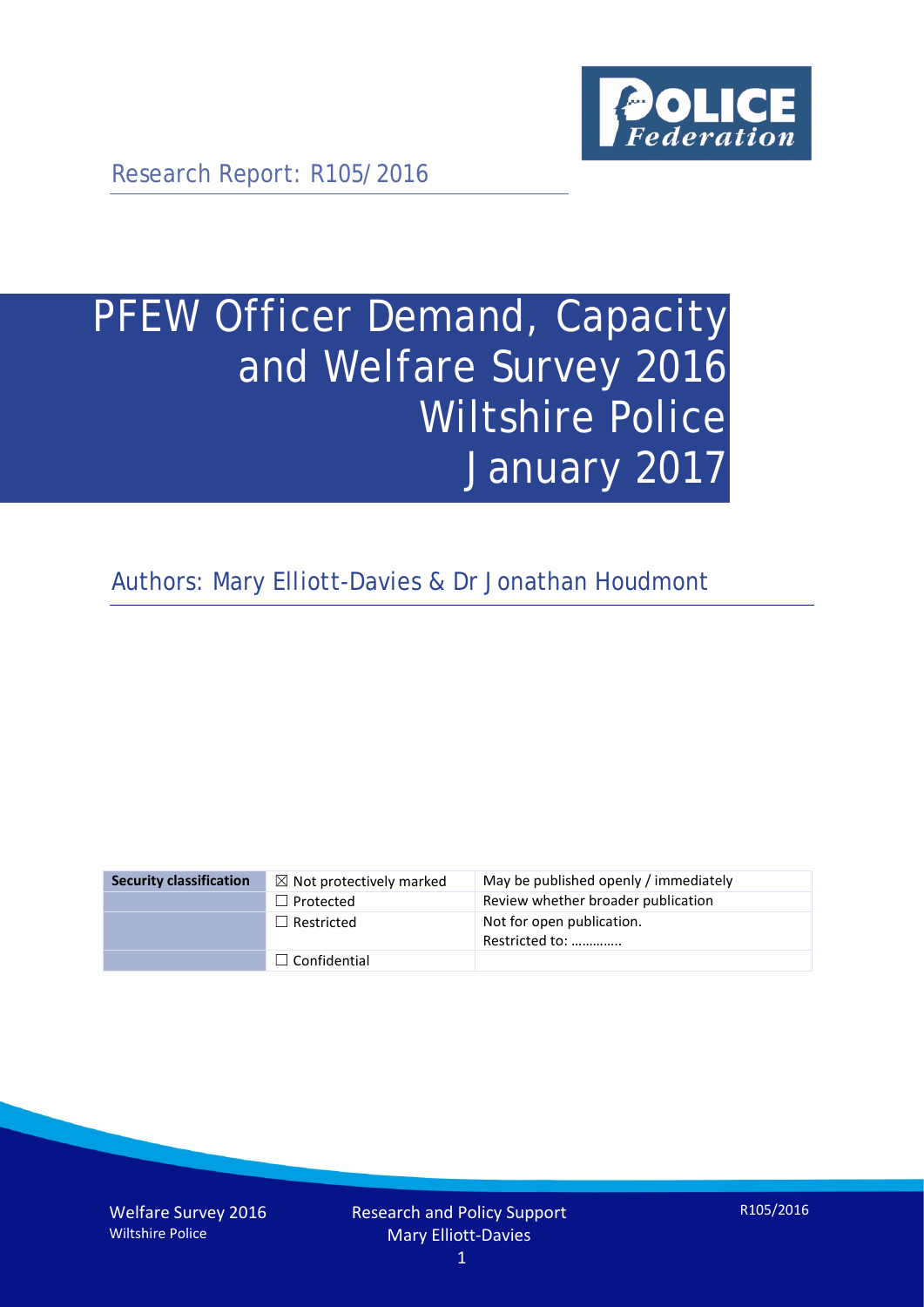# **1. FOREWORD**

## **INTRODUCTION**

In recent times policing in England and Wales has experienced unprecedented budgetary cuts amount[i](#page-15-0)ng to an 18% real-term reduction since 2010.<sup>1</sup> The impact on police officer numbers has been considerable, with a 14% fall in officer numbers over a seven year period from a high of 143,734 in 2009<sup>[ii](#page-15-1)</sup> to 124,066 in March 2016.<sup>[iii](#page-15-2)</sup> Evidence from a focus group study conducted by the PFEW<sup>[iv](#page-15-3)</sup> highlighted that these reduction's may be having a negative effect on officers individual wellbeing. It was within this context that the 2016 PFEW Officer Demand, Capacity, and Welfare Survey took place.

This report provides a summary of responses to key questions from the 2016 PFEW Officer Demand, Capacity, and Welfare Survey from respondents in **Wiltshire Police**.

Where appropriate, details of average responses for the police service as a whole are also presented. However, differences between the national and local responses have not been tested statistically and therefore any differences reported are for guidance only and must be treated with caution.

Force rankings have not been included due to the vast range of response rates across forces (2.1% - 34.2%), making comparisons inappropriate without the application of inferential statistics to address the extreme variations in sample sizes (range: 34 -3909). In addition, forces with less than 100 respondents were not provided with a force level report as their sample size was too small to be representative of the force as a whole and may have enabled identification of individuals based on their demographics.

Please be aware that the total number of responses for each item may vary slightly as not all items were answered by all respondents, and all percentages are rounded to the nearest whole number. In addition, the actual differences between any and all groups may be quite small and these details should be considered when interpreting the data.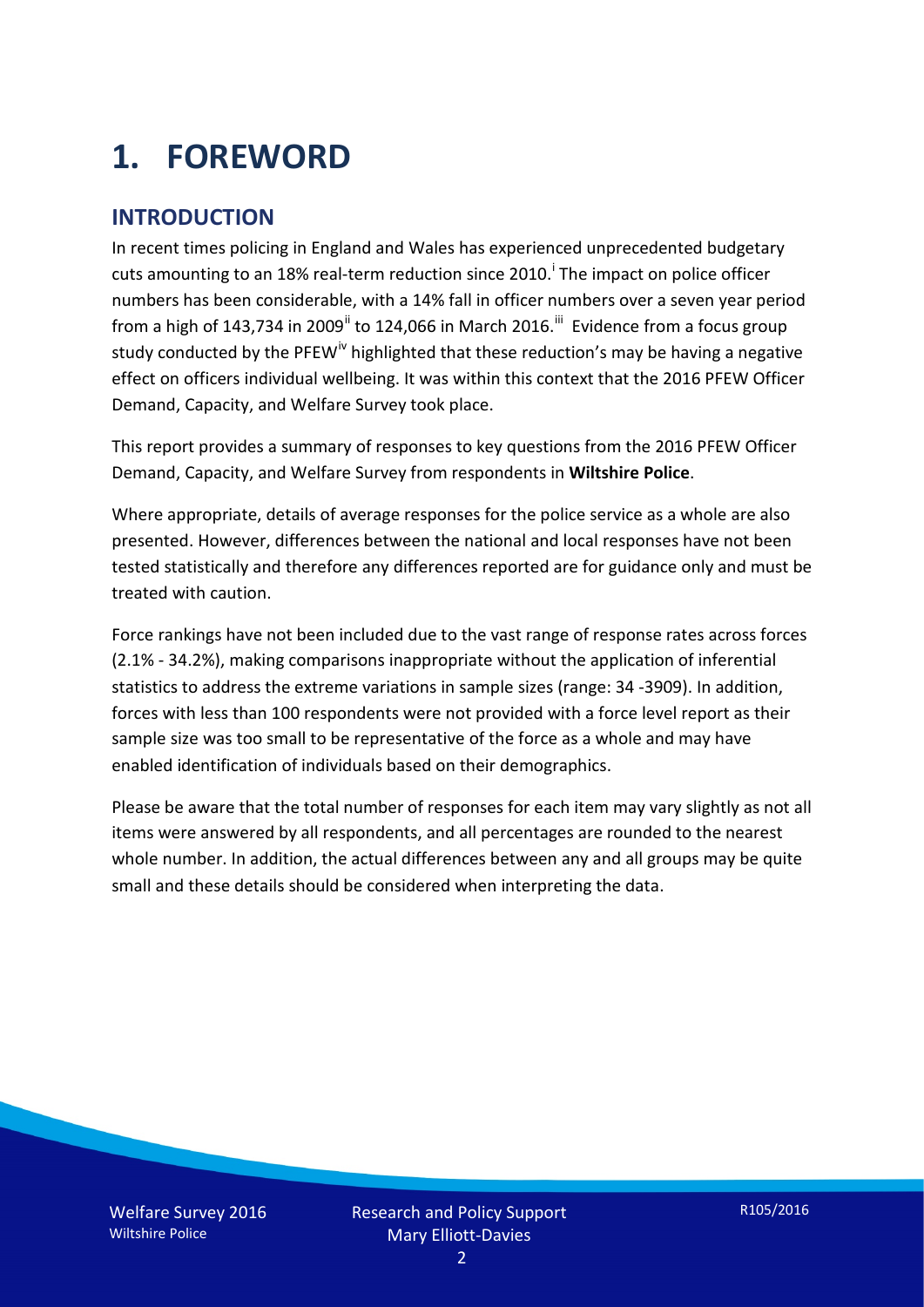### **RESPONSE RATES AND DEMOGRAPHICS**

Survey responses were gathered over a four-week period in February 2016. All officers of the federated ranks in England and Wales were eligible to participate. Analyses were conducted on a sample of 16,841 responses drawn from all 43 forces across England and Wales.  $^1$  $^1$  The national response rate for the 2016 survey was 14%.

259 responses were received from Wiltshire Police, representing a response rate of around [2](#page-2-1)5%.<sup>2</sup> The margin of error for this report has been calculated using the size of the sample and the population. At a 95% confidence level, this force report has a 5% margin of error. If the margin of error is less than 5%, it can be considered to be within the normal bounds of academic rigor.<sup>[3](#page-2-2)</sup> If this threshold has not been met, the results from this report must be interpreted with caution.

Overall 1% of respondents (*N*=237) to the survey declined to state which force they belonged to. These responses have been included within the national data but are excluded from force-level analyses.

65% of responses from Wiltshire Police were received from male officers and 35% of responses were from female officers. In regards to rank, 76% of respondents from Wiltshire Police were Constables, 18% were Sergeants and 6% were Inspectors or Chief Inspectors. 3% of responses from Wiltshire Police were received from Black and Minority Ethnic (BME) officers.

-

<span id="page-2-0"></span> $1$  Data were removed where the respondent indicated they were not currently a police officer or they gave implausible answers – for full exclusion criteria, please see Houdmont & Elliott-Davies (2016).<br><sup>2</sup> Based on March 2016 Home Office figures of officer headcount.

<span id="page-2-1"></span>

<span id="page-2-2"></span> $3$  The generally accepted academic standards is a 95% confidence level with a 5% (or less) margin of error.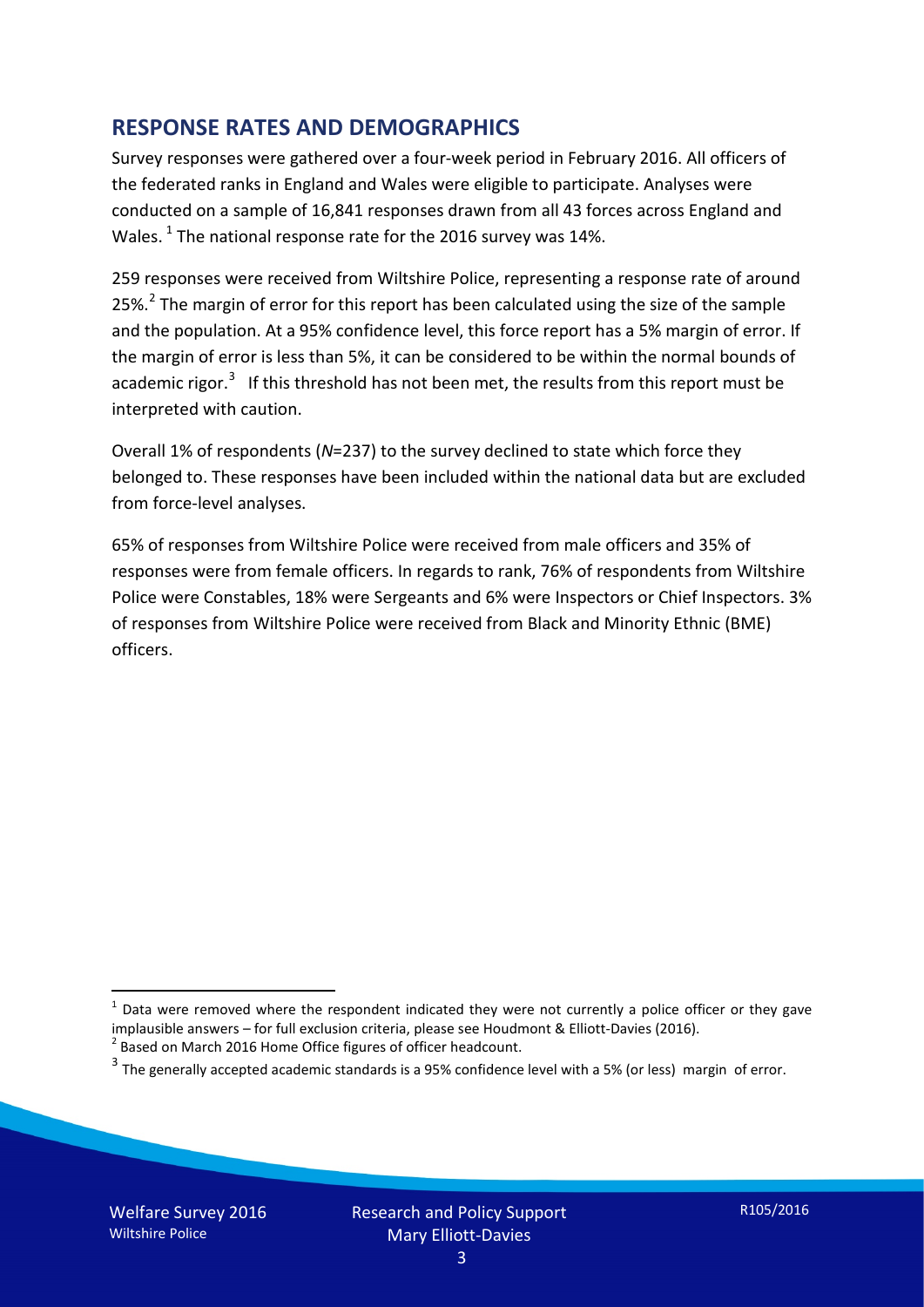# **2. DEMAND**

# **2.1. WORKLOAD**

59% of respondents from Wiltshire Police told us that their workload is currently too high. This was lower than the proportion of national respondents who reported their workload was too high (66%).

# **2.2. HSE MANAGEMENT STANDARDS**

The UK Health and Safety Executive published the Management Standards Indicator Tool (MSIT) to assist organisations in the assessment of workers exposure to dimensions of the psychosocial work en[v](#page-15-4)ironment that, if not properly managed, can lead to harm to health.<sup>v</sup> The 25-item version of the MSIT<sup>[vi](#page-15-5)</sup> contains four items that measure job demands.

19% of respondents from Wiltshire Police told us that they often or always have unachievable deadlines, and 43% that they have to neglect some tasks because they have too much to do. Findings for the MSIT job demand items for Wiltshire Police are presented in Figure 1 below.



#### *Figure 1. Wiltshire Police: HSE MSIT Job Demands*

Welfare Survey 2016 Wiltshire Police

Research and Policy Support Mary Elliott-Davies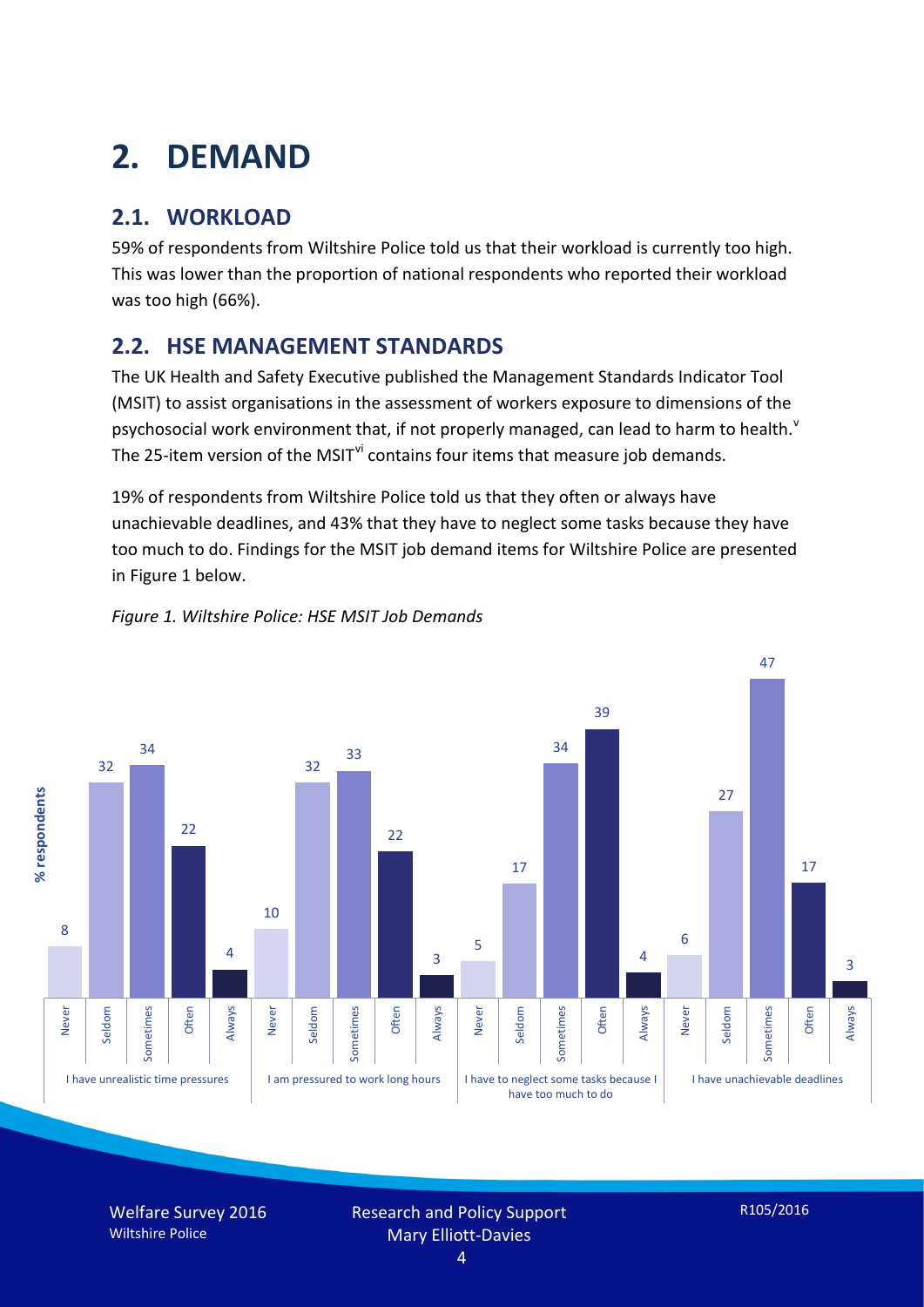### **2.3. AMOUNT AND PACE OF WORK**

A set of statements were developed for the current study to assess aspects of job demands in regards to the amount and pace of work. Findings for Wiltshire Police are presented in Figure 2.





63% of respondents from Wiltshire Police *disagreed* or *strongly disagreed* that they were able to meet all of the conflicting demands on their time and 87% of respondents from Wiltshire Police *disagreed* or *strongly disagreed* that there are enough officers to manage all the demands made on their team/unit.

Welfare Survey 2016 Wiltshire Police

Research and Policy Support Mary Elliott-Davies

R105/2016

5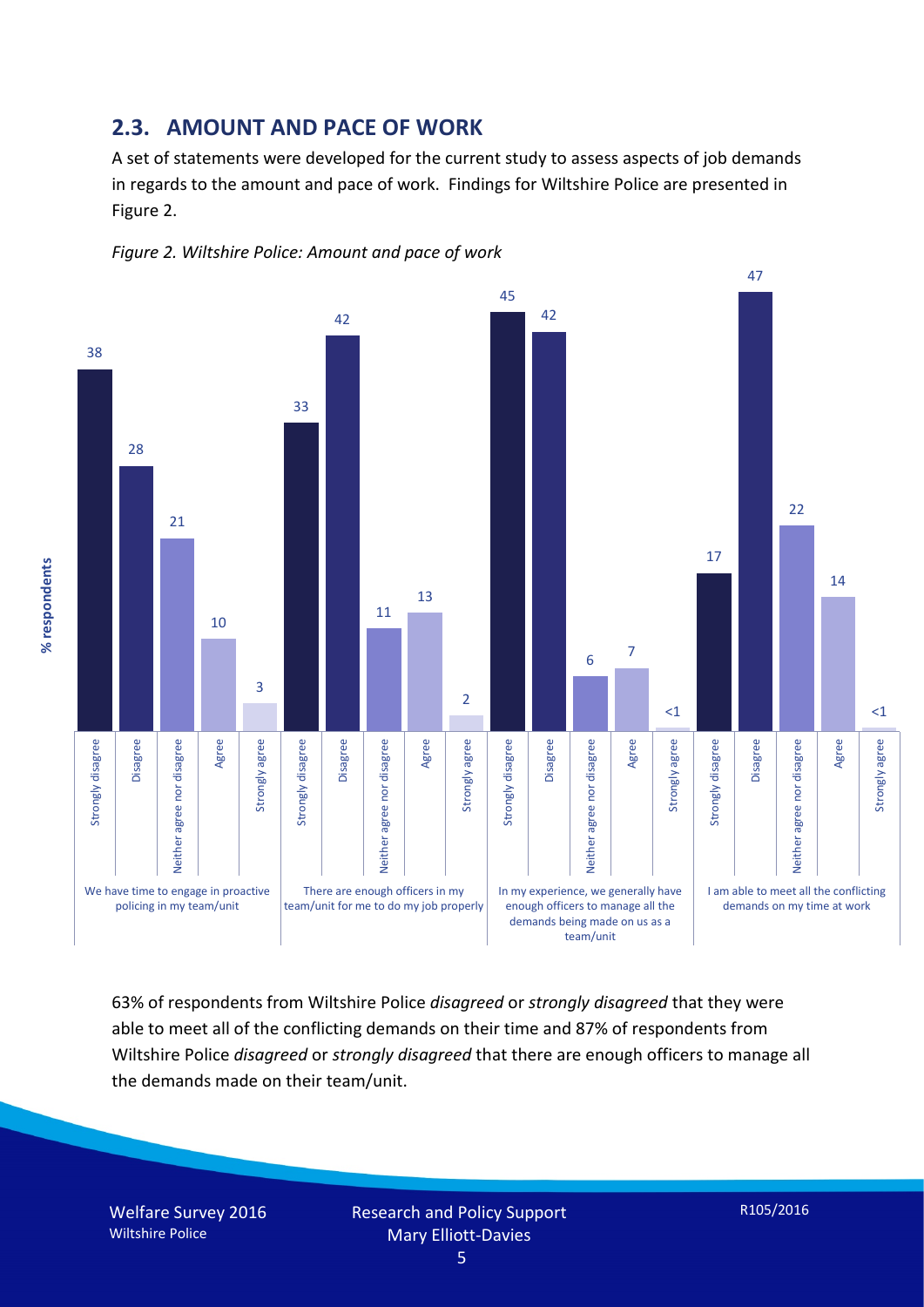# **3. CAPACITY**

### **3.1. MINIMUM OFFICER STAFFING**

We asked respondents whether or not their team or unit has a minimum officer staffing level and 71% of respondents from Wiltshire Police indicated that their team or unit had a minimum officer staffing level. Among respondents whose team or unit had a minimum officer staffing level, 24% indicated that this level was achieved *never* or *rarely*.

## **3.2. OFFICER STAFFING ARRANGEMENTS**

Respondents were asked whether they had been told how officer staffing levels in their team/unit were determined and whether they felt it was effective. 57% of respondents from Wiltshire Police indicated that they had not been told how officer staffing levels are determined, whilst 67% *disagreed* or *strongly disagreed* that the way officer staffing levels are determined seems to be effective. An additional set of statements were developed for this survey to assess aspects of capacity to meet job demands. Results for Wiltshire Police are below.



*Figure 3. Wiltshire Police: Capacity to deal with workload*

Welfare Survey 2016 Wiltshire Police

Research and Policy Support Mary Elliott-Davies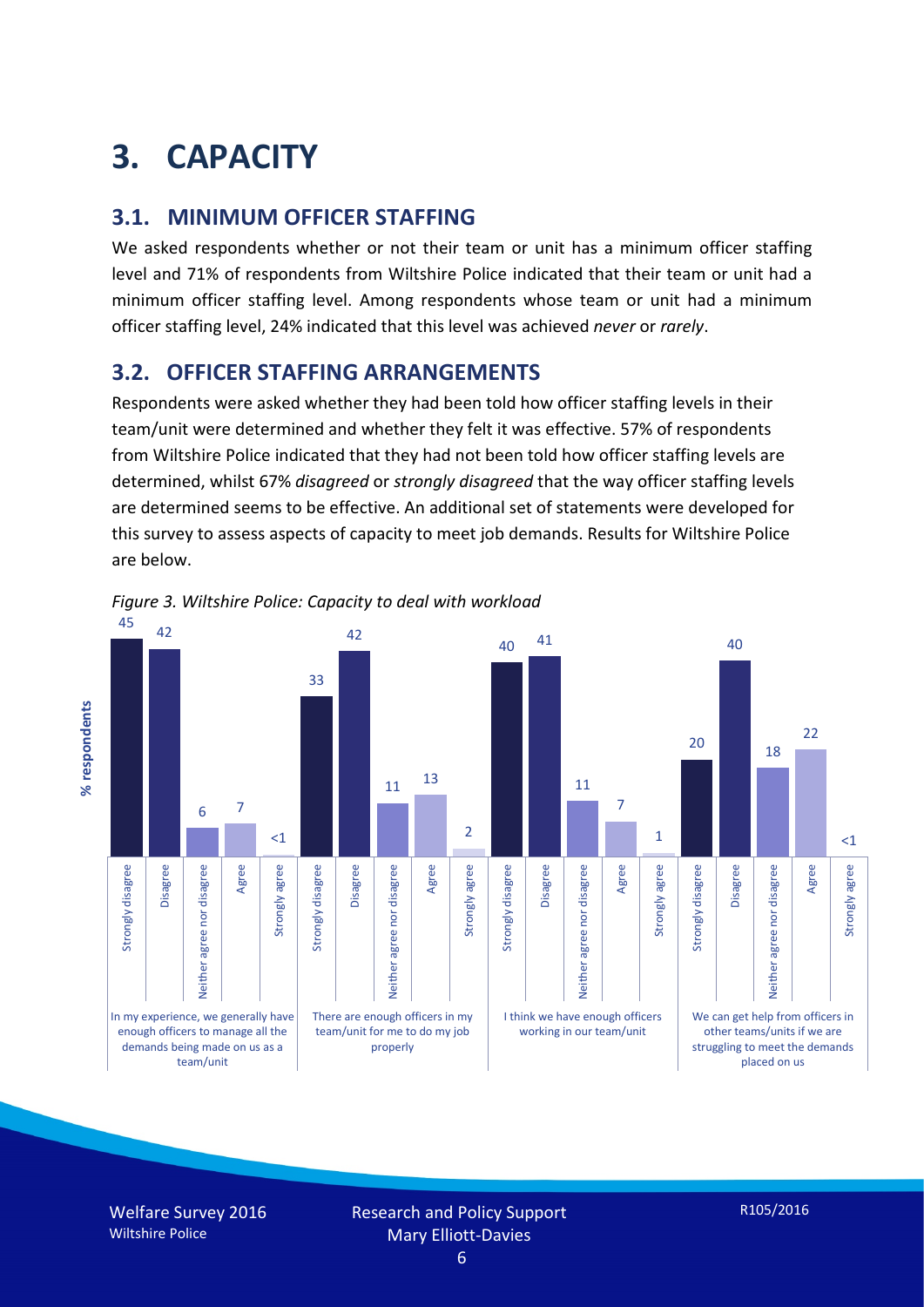# **4. WORK PATTERNS**

### **4.1. SHIFTS**

Respondents were invited to indicate which of broad shift patterns they typically worked (indicated in Figure 4) and, to the nearest hour, how long their shifts are supposed to last.

0% of respondents from Wiltshire Police reported their formal shift duration was more than the 8-10 hours advised by the Health and Safety Executive<sup>[vii](#page-15-6)</sup> and the Police Negotiating Board.<sup>[viii](#page-15-7)</sup>



*Figure 4. Wiltshire Police: Shift rotation*

**4.2. SINGLE CREWING**

Among respondents from Wiltshire Police, for whom this item was applicable (*N*=*230*), 74% reported being single crewed either *often* or *always* over the previous 12 month period, this can be compared with 73% of respondents from the national sample.

# **4.3. BREAKS, REST DAYS AND ANNUAL LEAVE**

65% of respondents from Wiltshire Police were *never* or *rarely* able to take their full rest break entitlement, and 78% reported having had two or more rest days cancelled in the previous 12 month period.

35% of respondents from Wiltshire Police told us that they have not been able to take their full annual leave entitlement in the previous 12 month period.

Welfare Survey 2016 Wiltshire Police

6pm and 6am)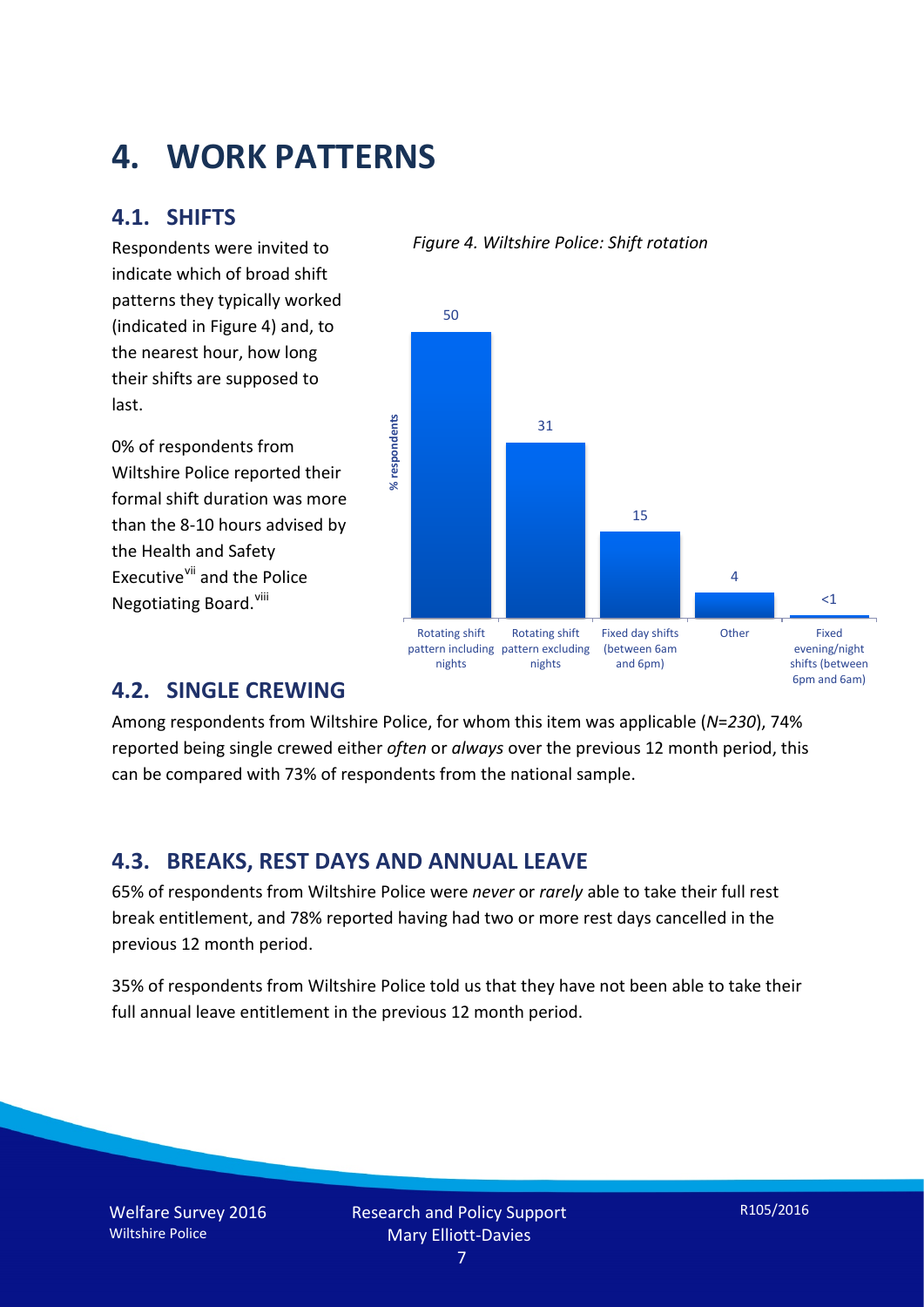# **5. MENTAL HEALTH AND WELLBEING**

# **5.1. SINGLE ITEM INDICATOR**

A top-level broad overview of mental wellbeing was established using an item that asked respondents to indicate whether they had experienced feelings of stress, low mood, anxiety, or other difficulties with their health and wellbeing over the last 12 months.

79% of respondents from Wiltshire Police indicated that they had experienced feelings of stress, low mood, anxiety, or other difficulties with their health and wellbeing over the last 12 months. 92% also indicated that these feelings were caused, or made worse by work.

### **5.2. MENTAL WELLBEING**

Mental wellbeing can be broadly conceptualized as having two dimensions. The first concerns positive affect (i.e. pleasurable aspects of wellbeing such as feelings of optimism, cheerfulness, and relaxation). The second concerns psychological functioning (i.e. such as clear thinking, self-acceptance, personal development, competence, and autonomy).

To investigate mental wellbeing in more detail the two-dimensional structure of mental wellbeing described above was assessed using the short Warwick-Edinburgh Mental Wellbeing Scale.<sup>[ix](#page-15-8)</sup> The use of this scale, which has been widely used in a number of settings, helps us to measure the incidence of wellbeing in the police in a reliable way, allowing credible comparisons. The scale asks individuals to rate their experience during the last two weeks for seven positively framed statements.

Findings for the items for the short Warwick-Edinburgh Mental Wellbeing Scale for Wiltshire Police are presented in Figure 5 alongside those for the general public.

### **5.3. HELP SEEKING**

A question was applied to identify those who had ever **sought help** for feelings of stress, low mood, anxiety, or any other difficulties with mental health and wellbeing. Examples of sources of help were provided including GP, occupational health department, psychologist, therapist, and counsellor.

46% of Wiltshire Police respondents had previously sought help for feelings of stress, low mood, anxiety or other difficulties with their mental health and wellbeing, of which 45% had done so within the last 12 months.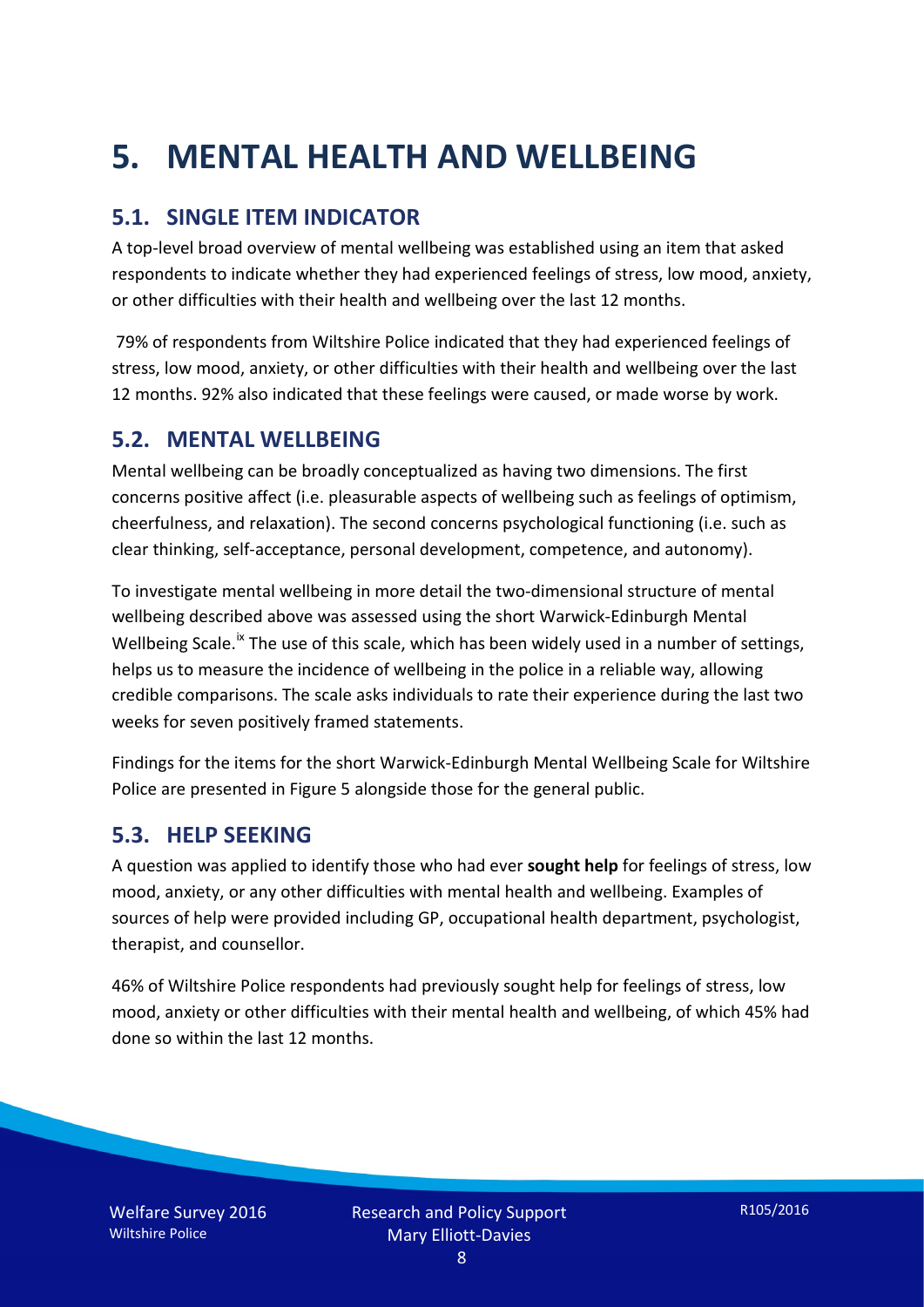

*Figure 5. Wiltshire Police:* The Short Warwick-Edinburgh Mental Wellbeing Scale*.*

General Population: North West [England] Mental Wellbeing Survey (2012-23)

Local Response: PFEW Welfare Survey (2016)

# **5.4. STRESS**

Work related stress was measured using a single-item measure. 34% of respondents from Wiltshire Police presented with a non-diagnostic case of work-related stress.<sup>[x](#page-15-9)</sup> Stress outside of work was assessed using an adaptation of the work-related stress measure. 10% of respondents from Wiltshire Police presented with a non-diagnostic case of stress outside of work.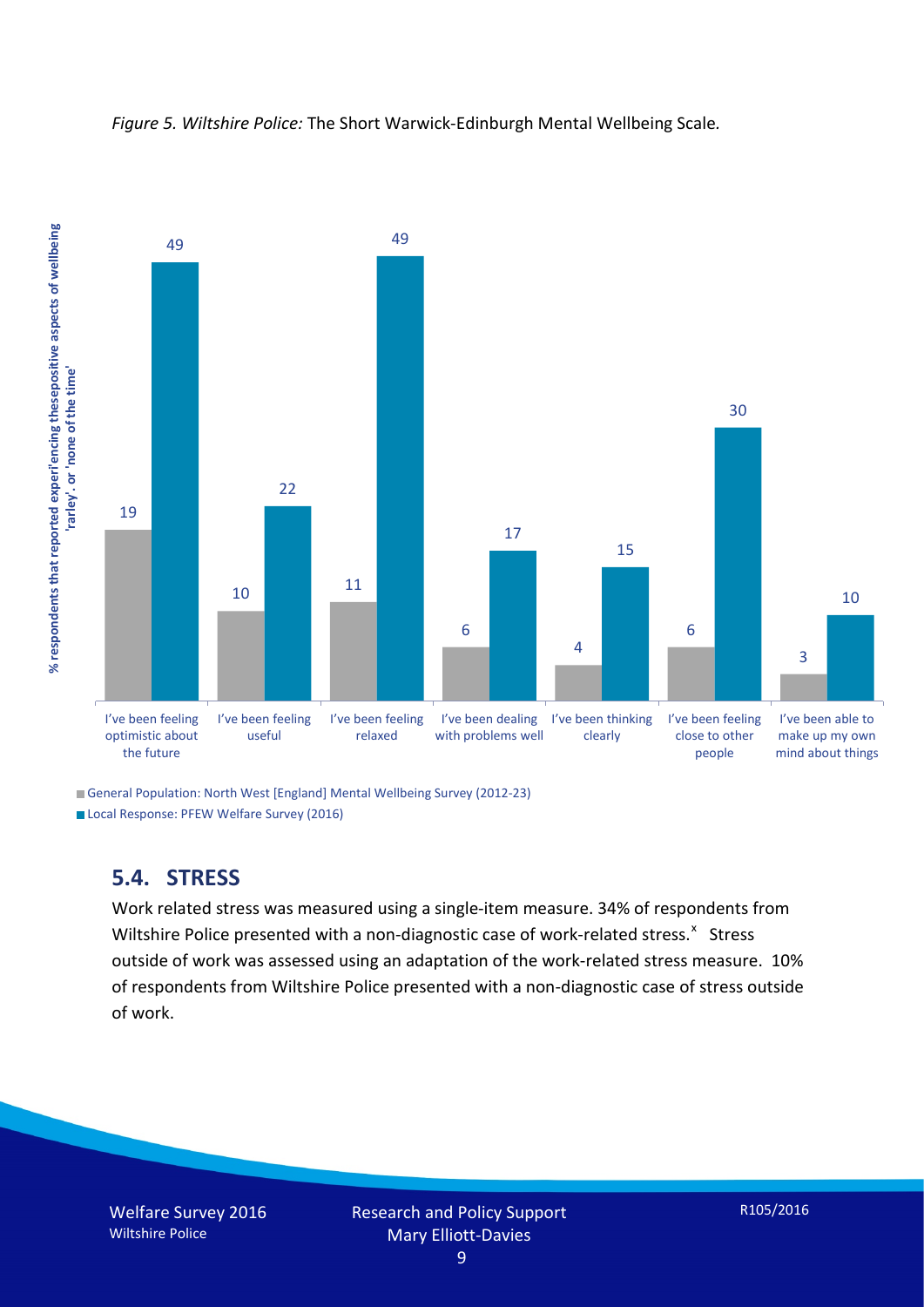# **6. ORGANISATIONAL SUPPORT: MENTAL HEALTH & WELLBEING**

Participants who indicated that they had sought help for difficulties with mental health and wellbeing were presented with additional questions concerning disclosure to a line manager.

### **6.1. DISCLOSURE**

77% of respondents reported that they had disclosed seeking mental health and wellbeing support to their line managers.

### **6.2. REASONS FOR NON-DISCLOSURE**

Respondents who did not disclose that they were seeking mental health and wellbeing support were asked to indicate why. Findings are presented in Figure 6 below. Respondents were able to cite as many reasons as applicable.

### *Figure 6. Wiltshire Police: Reasons for non-disclosure*



Reasons for non-disclosure

#### **D**Other

- I didn't want to be treated differently (in a negative way)
- I It wasn't affecting my work so I didn't feeli like I needed to
- I thought it would negatively affect my opportunities for promotion and/or specialisation
- I was worried that my other colleagues would find out

Welfare Survey 2016 Wiltshire Police

#### Research and Policy Support Mary Elliott-Davies 10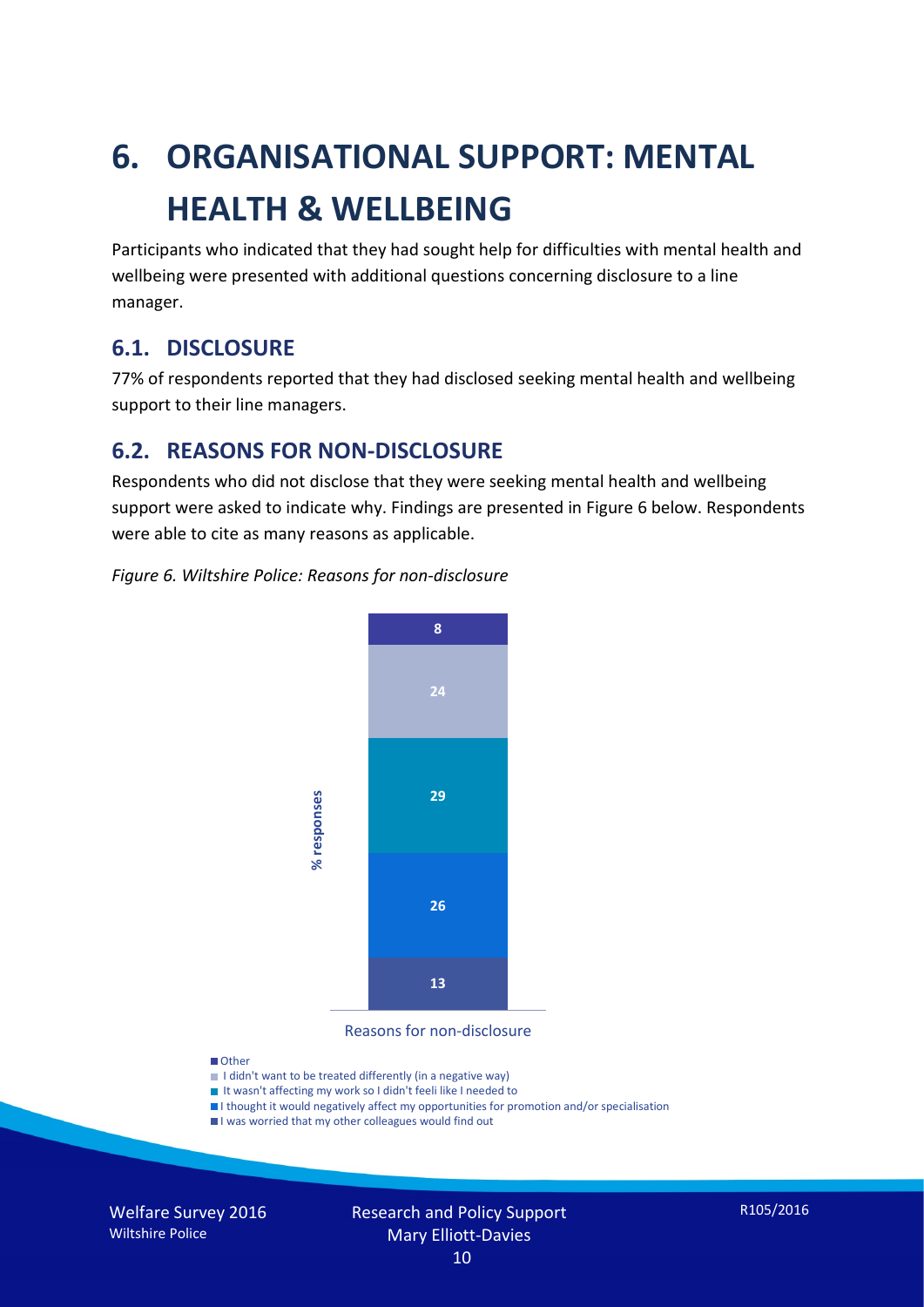### **6.3. LOCAL ATTITUDES TO MENTAL HEALTH AND WELLBEING**

All respondents were asked about the attitude of the police service towards mental health and wellbeing. Nationally, these were found to be fairly negative. Figure 7 below shows the perception reported by respondents from Wiltshire Police.





% respondents **% respondents**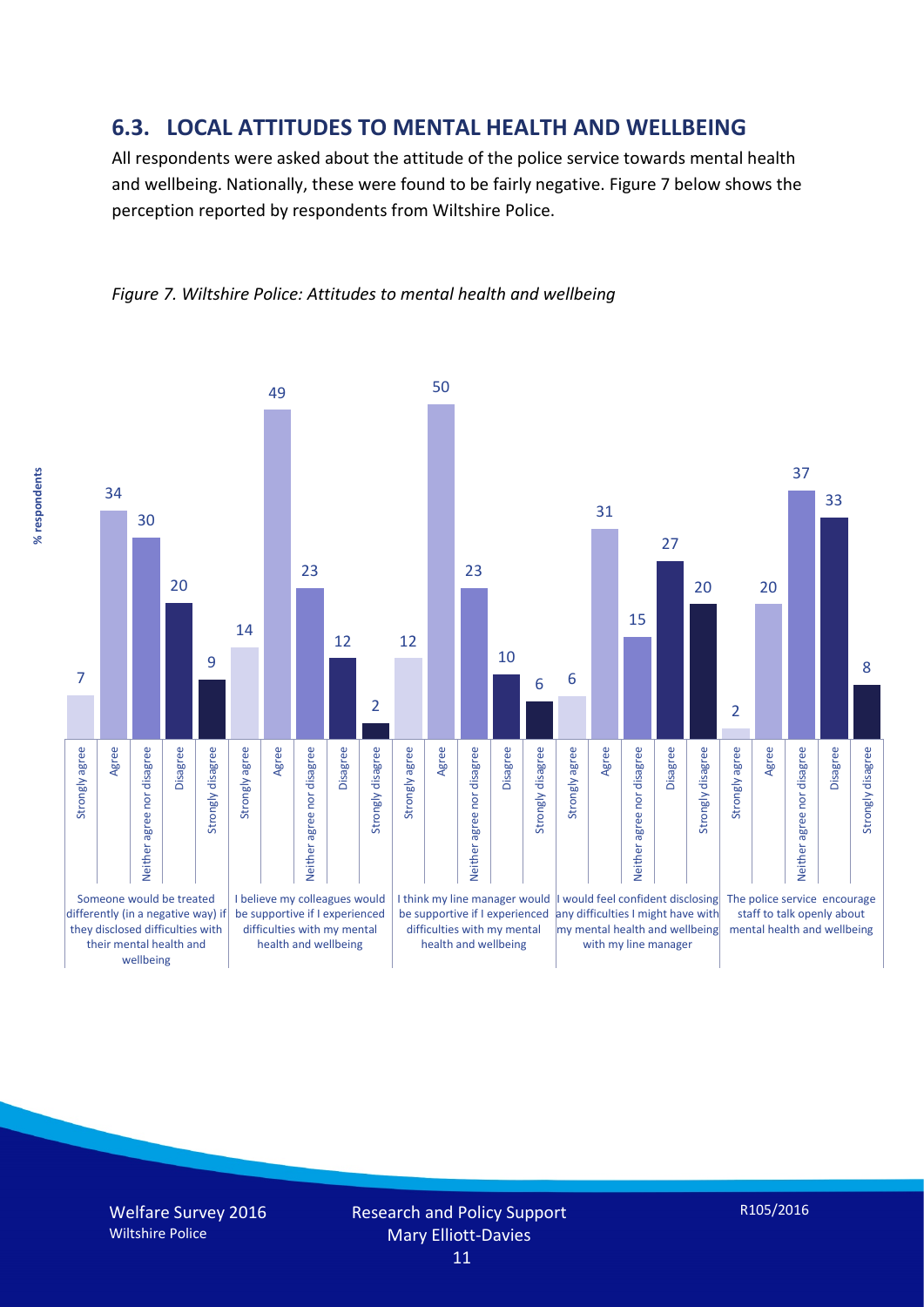# **7. ABSENCE BEHAVIOUR**

# **7.1. ABSENCE**

59% of respondents from Wiltshire Police reported one or more days of sickness absence and 32% of respondents indicated that at least one day of their sickness absence was attributable to stress, depression, or anxiety.

# **7.2. PRESENTEEISM AND LEAVEISM**

Presenteeism is the act of attending work while ill. This has been shown to be associated with subsequent health decline, particularly in relation to burnout, $x_i$  and can to lead to elevated absenteeism.<sup>[xii](#page-16-1)</sup> Moreover, evidence suggests that presenteeism can compound the effects of the initial illness and negatively influence job satisfaction, resulting in negative job attitudes and withdrawal from work.<sup>[xiii](#page-16-2)</sup>

Leaveism is a recently coined term to describe hidden sickness absence and work undertaken during rest periods including using allocated time off such as annual leave entitlements to take time off when they are in fact unwell. Findings for Wiltshire Police are presented in Figure 8 below.



*Figure 8. Wiltshire Police: Absence behaviours*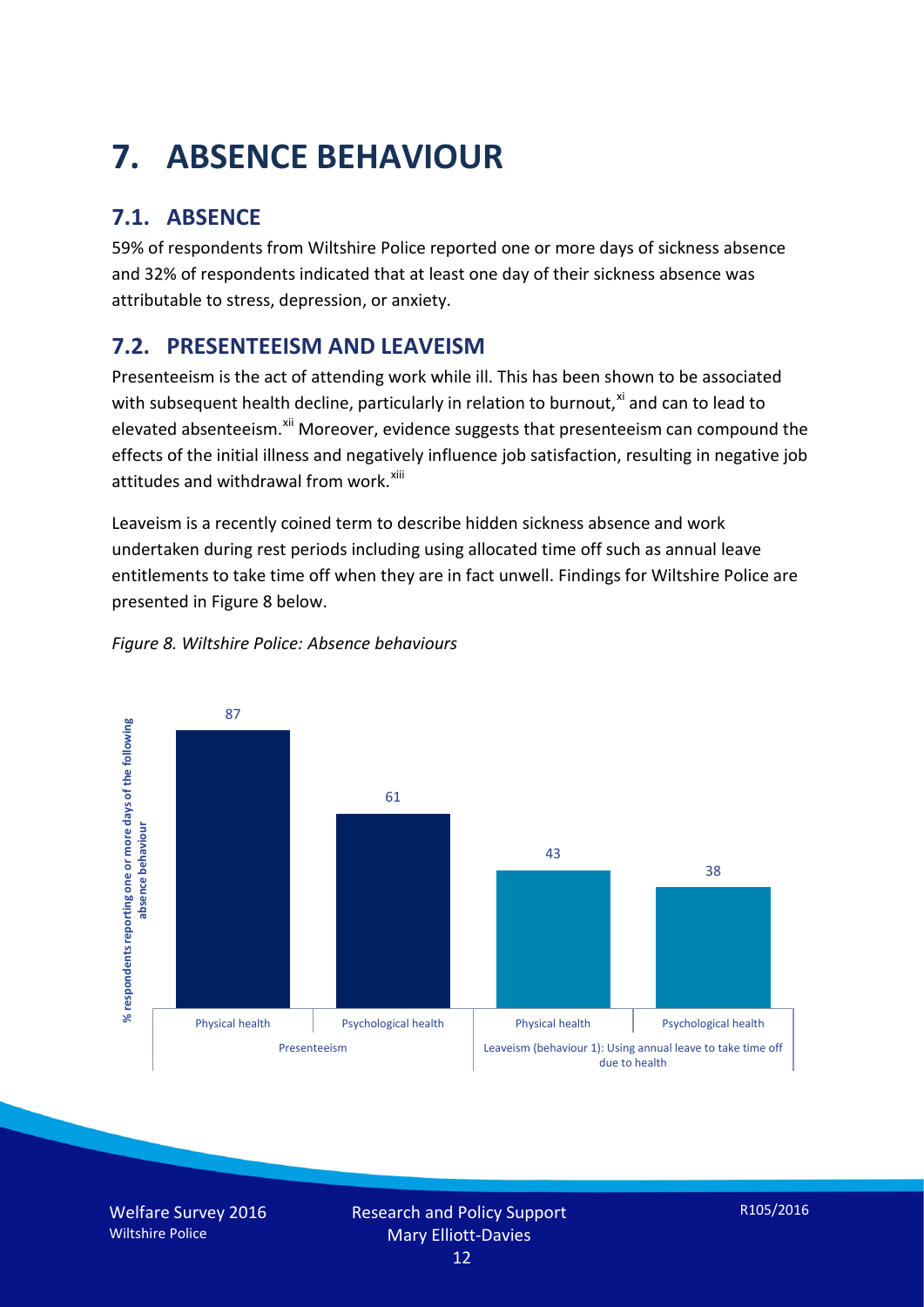# **8. ACCIDENTS, VIOLENCE AND INJURIES**

# **8.1. VIOLENCE**

Verbal and physical violence was assessed using four questions regarding how often officers received verbal insults, verbal threats, unarmed physical attacks, and attacks with a weapon from members of the public over the previous 12 months. Findings are presented in Figure 9 below.



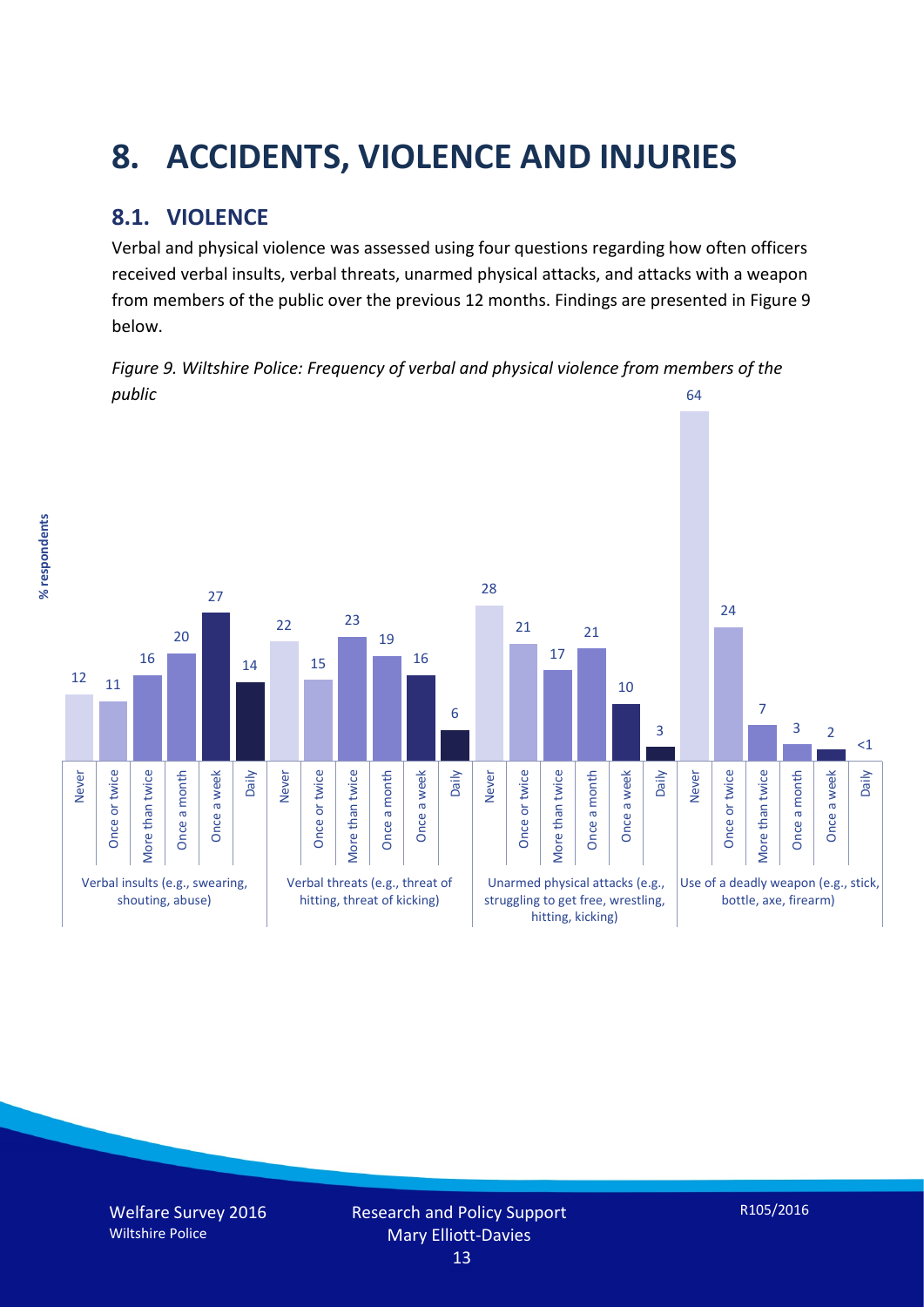# **8.2. INJURIES DUE TO ACCIDENTS AND VIOLENCE**

24% of Wiltshire Police respondents reported that they had suffered one or more injuries that required medical attention as a result of **work-related violence** in the last year – losing more than 192 days in sickness absence. Whilst 29% of Wiltshire Police respondents also reported that they had suffered one or more injuries that required medical attention as a result of **work-related accidents** in the last year – losing more than 174 days in sickness absence.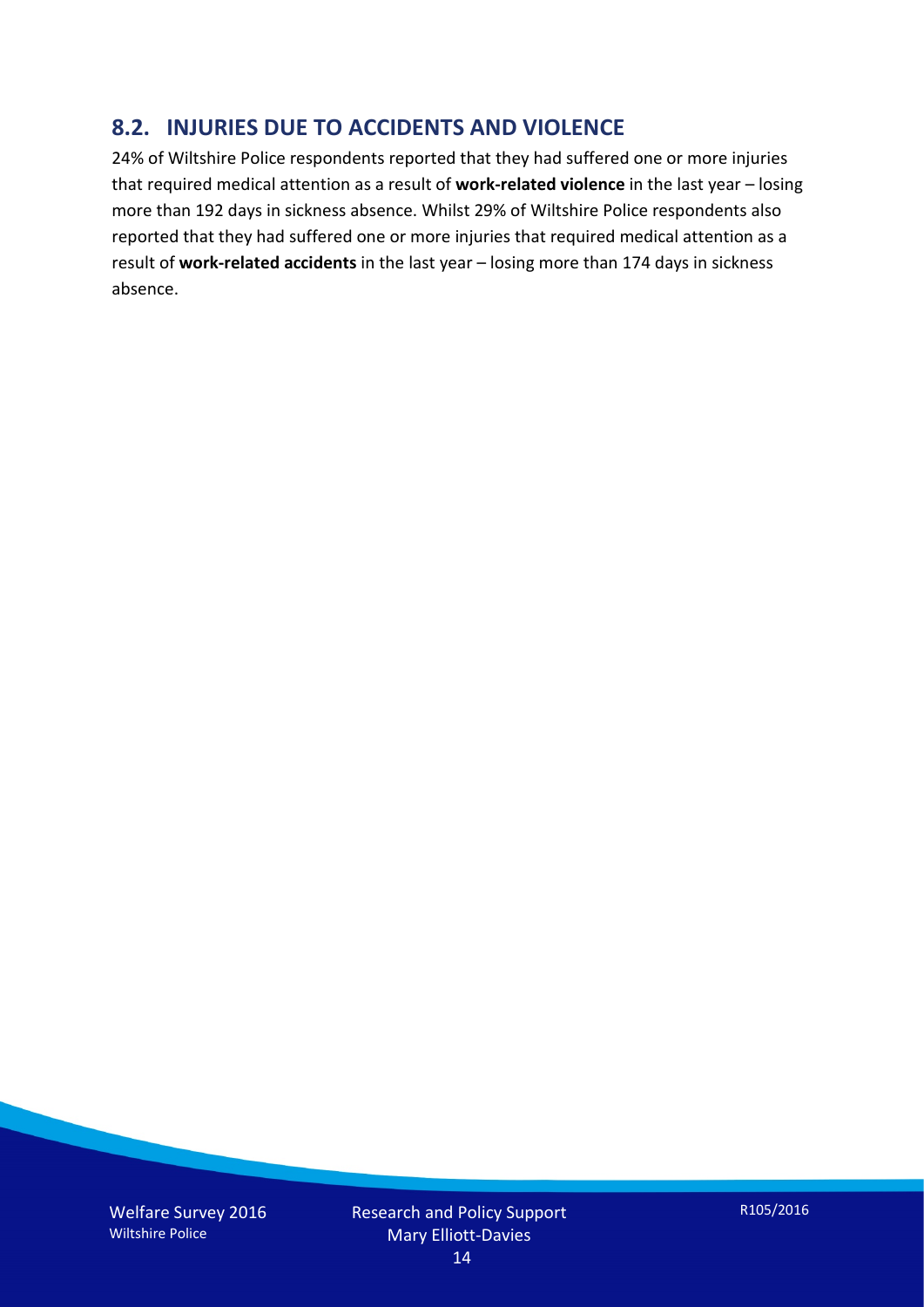# **9. Notes for JBBs**

Additional findings from the 2016 welfare survey are available on request from the Research and Policy department.

The findings of the survey can also be broken down in more detail in terms of different demographic groups, such as rank, role or length of service. However please be aware that we can only go into a certain level of detail with this demographic data in order to preserve respondents' confidentiality.

JBBs wishing to obtain further information can contact Mary Elliott-Davies [\(mary.elliott](mailto:mary.elliott-davies@polfed.org)[davies@polfed.org\)](mailto:mary.elliott-davies@polfed.org) to discuss their requirements. The Research and Policy Department only has one member of staff responsible for these data requests therefore please bear this in mind when contacting the team.

All other interested parties should speak to their local JBB in the first instance.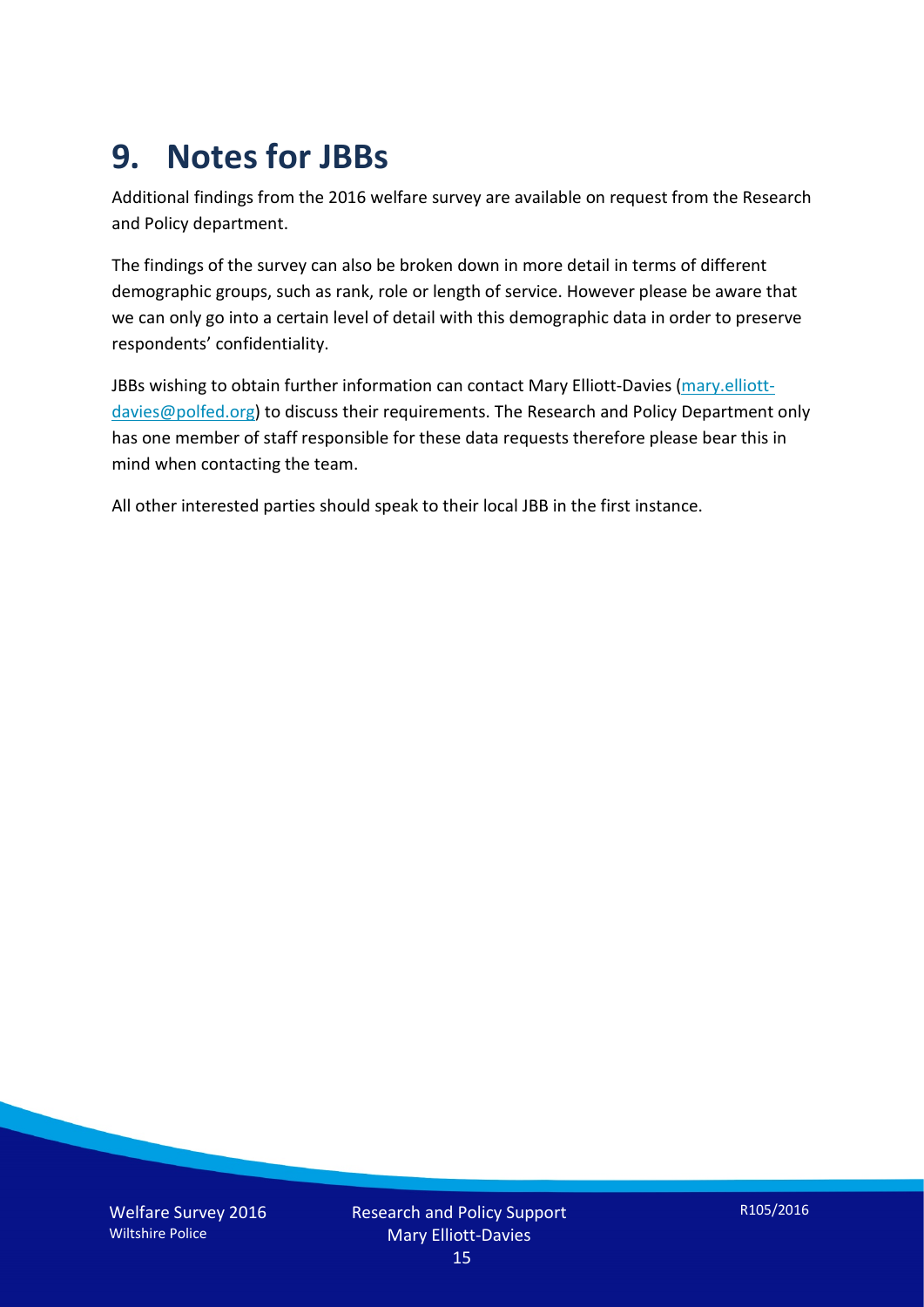# **10. REFERENCES**

<span id="page-15-0"></span>i National Audit Office (2015). Financial Sustainability of Police Forces in England and Wales. Retrieved September 12, 2016, fro[m https://www.nao.org.uk/wp](https://www.nao.org.uk/wp-content/uploads/2015/06/Financial-sustainability-of-police-forces.pdf)[content/uploads/2015/06/Financial-sustainability-of-police-forces.pdf](https://www.nao.org.uk/wp-content/uploads/2015/06/Financial-sustainability-of-police-forces.pdf)

<span id="page-15-1"></span><sup>ii</sup> Home Office (2010). Police Service Strength: England and Wales, 31 March 2010. Retrieved September 12, 2016, from [https://www.gov.uk/government/uploads/system/uploads/attachment\\_data/file/115745/hosb1410](https://www.gov.uk/government/uploads/system/uploads/attachment_data/file/115745/hosb1410.pdf) [.pdf](https://www.gov.uk/government/uploads/system/uploads/attachment_data/file/115745/hosb1410.pdf)

<span id="page-15-2"></span><sup>iii</sup> Home Office (2016). Police Workforce, England and Wales, 31 March 2016. Statistical Bulletin 05/16. Retrieved September 12, 2016, fro[m https://www.gov.uk/government/statistics/police](https://www.gov.uk/government/statistics/police-workforce-england-and-wales-31-march-2016)[workforce-england-and-wales-31-march-2016](https://www.gov.uk/government/statistics/police-workforce-england-and-wales-31-march-2016)

<span id="page-15-3"></span><sup>iv</sup> Elliott-Davies, M., Donnelly, J., Boag-Munroe, F., & Van Mechelen, D. (2016). 'Getting a battering' The perceived impact of demand and capacity imbalance within the Police Service of England and Wales: A qualitative review. The Police Journal, 89, 2, 93-116.

<span id="page-15-4"></span><sup>v</sup> Cousins, R., Mackay, C., Clarke, S., Kelly, C., Kelly, P., & McCaig, R. (2004). 'Management Standards' and work-related stress in the UK: Practical development. *Work & Stress, 18*, 113–136; Mackay, C., Cousins, R., Kelly, P., Lee, S., & McCaig, R. (2004). 'Management Standards' and work-related stress in the UK: Policy background and science. *Work & Stress, 18*, 91–112.

<span id="page-15-5"></span>vi Edwards, J., & Webster, S. (2012). Psychosocial risk assessment: Measurement invariance of the UK Health and Safety Executive's Management Standards Indicator Tool across public and private sector organizations. *Work & Stress, 26*, 130–142

<span id="page-15-6"></span>vii HSE.(2006).Managing shift work: *Health and Safety Guidance*. HSE Books, HSG256, ISBN 9780717661978, Crown Copyright.

<span id="page-15-7"></span>viii Home Office. (2010). Guidance on Variable shift arrangements for police officers [PNB circular] 016-2010.

<span id="page-15-8"></span><sup>ix</sup> Stewart-Brown, S., Tennant, A., Tennant, R., Platt, S., Parkinson, J., & Weich, S. (2009). Internal construct validity of the Warwick-Edinburgh Mental Well-being Scale (WEMWBS): A Rasch analysis using data from the Scottish Health Education Population Survey. *Health and Quality of Life Outcomes, 7*: 15.

<span id="page-15-9"></span>x Smith, A., Johal, S., Wadsworth, E., Davey Smith, G., & Peters, T. (2000). The Scale of Perceived Stress at Work: The Bristol Stress and Health at Work Study. Contract Research Report 265/2000. Sudbury: HSE Books.